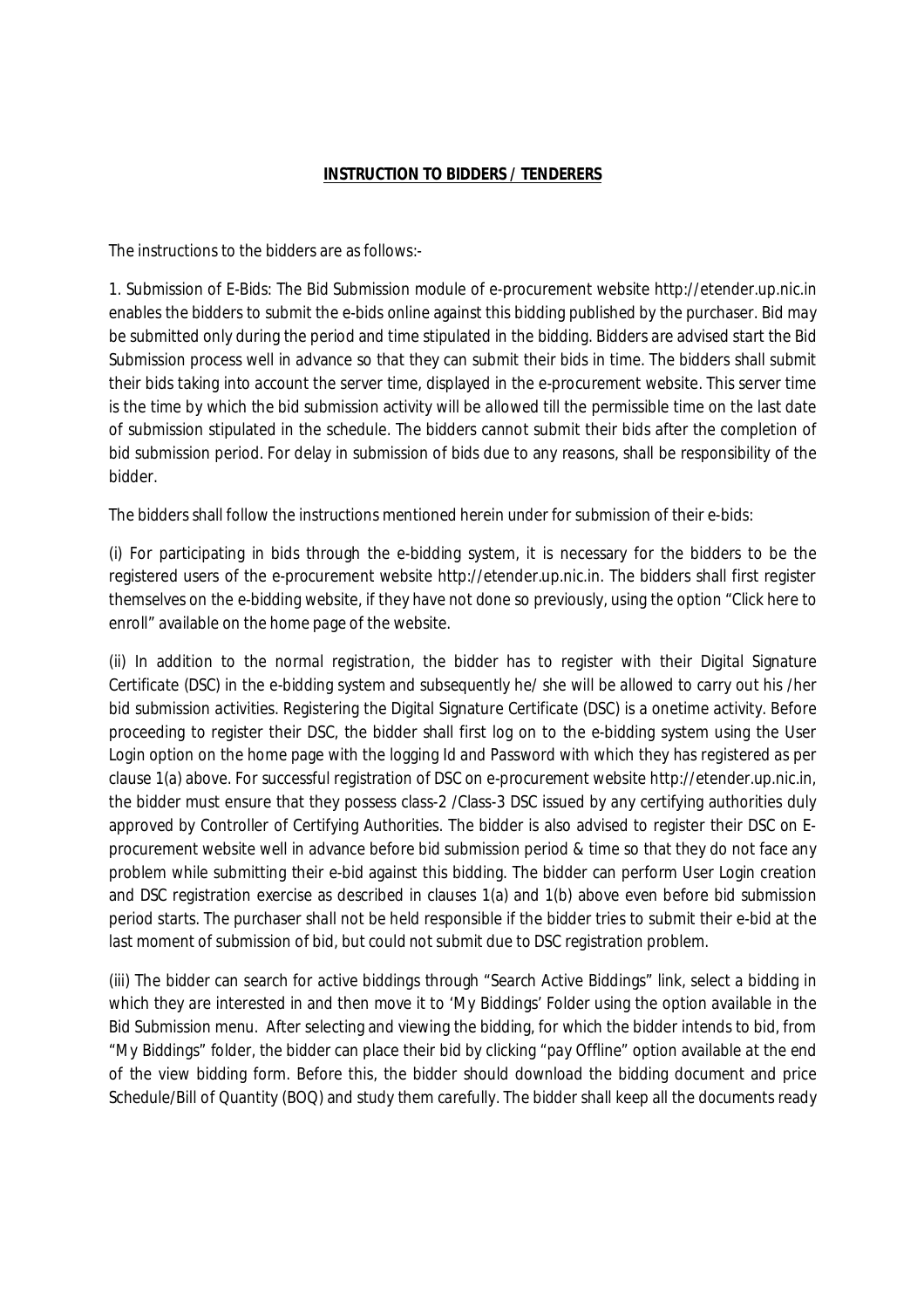as per the requirements of bidding document in the PDF format except the Price Schedule/Bill of Quantity (BOQ) which shall be in the XLS Format (EXCEL sheet).

(iv) After clicking the 'Pay offline' option, the bidder shall be redirected to the relevant page of Terms and conditions. The bidder shall read the Terms and conditions before proceeding to fill in the Bidding fee EMD offline payment details. After entering and saving the Bidding Fee and EMD details, the bidder shall click "Encrypt & Upload" option given in the offline payment details form so that "Bid Document Preparation and Submission" window appears to upload the documents as per technical (Fee details, Qualification details, Bid Form and Technical Specification details) and financial (Bid Form and Price Schedule/BOQ) schedules/packets given in the bidding details. The details of the Demand Draft or any other accepted instrument which is to be physically sent in the original before opening of technical bids, should tally with the details available in the scanned copy and the data entered during with submission time otherwise the bid submitted shall not be accepted.

(v) Next, the bidder should upload the Technical Bid Documents for fee details (Bidding fee and EMD), Qualification details as per PQC, and Financial Bid documents as per BOQ of bidding document. Before

uploading, the bidder has to select the relevant Digital signature Certificate. They may be prompted to enter the digital signature Certificate password, if necessary. For uploading, the bidder should click "Browse" button against each document label in Technical and Financial schedules/packets and then upload the relevant PDF/XLS files already prepared and stored in the bidder's computer.

(vi) The Bidder shall click "Encrypt" next for successfully encrypting and uploading of required documents. During the above process, the bid documents are encrypted/ locked electronically with the DSC's of the Bid openers to ensure that the bid documents are protected, stored and opened by concerned bid openers only.

(vii) After successful submission of bid documents, a page giving the summary of bid submission will be

displayed that the process of e- bid submission is completed. The bidder can take a printout of the summary using the "print" option available in the window as an acknowledgement for future reference.

(viii) Purchaser reserves the right to cancel any or all Bids without assigning any reason.

(ix) The Bidders are advised to upload the scanned documents with minimum of 150 dpi scanner to ensure readable uploaded e- Bids.

2. Deadline for Submission of E-Bids:

a) E-Bids (Technical and Financial) must be submitted by the bidders at e-procurement website http://etender.up.nic.in not later than

b) The Purchaser may' at this discretion, extends this deadline for submission of bids by amending the bid documents.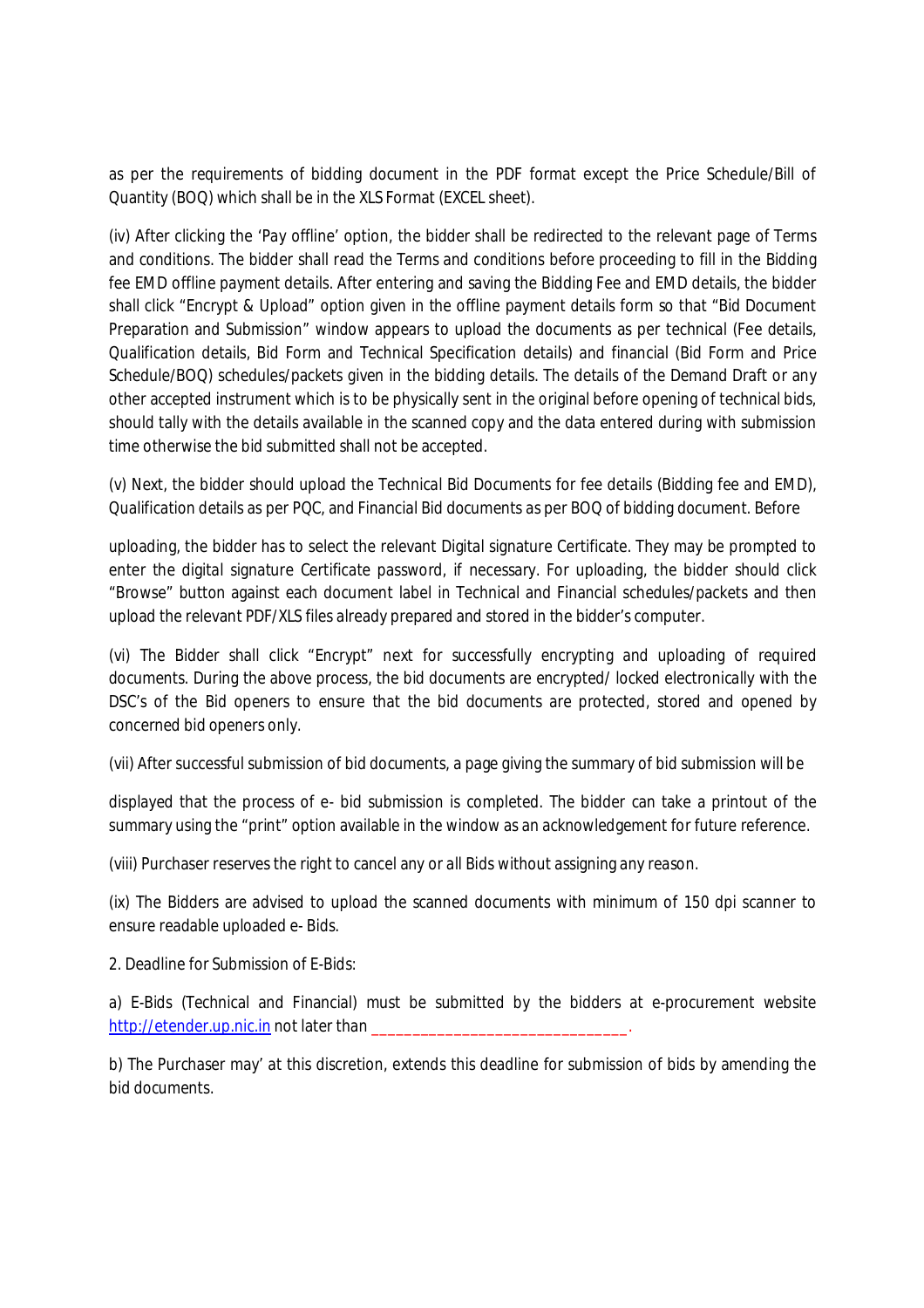3. Late Bids The server time indicated in the Bid Management window on the e-procurement website http://etender.up.nic.in will be the time by which the bid submission activity will be allowed till the permissible date and time schedule in the bidding. Once the bid submission period is over, the bidder cannot submit their bid. Bidder has to start the Bid Submission well in advance so that the submission process is completed within the scheduled period, failing which, itshall be the bidder's responsibility.

4. Withdrawal and Resubmission of E-Bids -

a) At any point of time, a bidder may withdraw their bid submitted online before the bid completion of bid submission period. For withdrawing, the bidder shall first log in using their login id and password and

subsequently by their Digital Signature Certificate on the e-procurement website http://etender.up.nic.in. The bidder shall then select "My Bids" option in the Bid Submission menu. The page listing all the bids submitted by the bidder shall be displayed. Click "View" to see the details of the bid to be withdrawn. After selecting the "Bid Withdrawal" option, the bidder has to click "Yes" to the message "Do you want to withdraw this bid?" displayed in the Bid Information window for the selected bid. The bidder also has to enter the reason for withdrawing the bid and upload the same for withdraw before clicking the "Submit" button. The bidder has to confirm again by pressing "Ok" button before finally withdrawing their selected bid.

b) The bidder has to request the purchaser with a letter, attaching the proof of withdrawal and submission of bid security/EMD in the office of purchaser for taking back the bid security/EMD as per the manual procedure.

c) No bid may be withdrawn in between the period fixed for submission of bids and the period of expiry.

Withdrawal of a bid during this interval may result in the Bidder's forfeiture of their bid security.

d) The bidder can resubmit their bid as and when required till the scheduled bid submission end date and time. The bid submitted earlier will be replaced by the new one. The bid security submitted by the bidder earlier will be used for revised bid and the new bid submission summary generated after the successful submission of the revised bid will be considered for evaluation purposes. For resubmission, the bidder shall first log in using their Login id and Password and subsequently by their Digital Signature Certificate on the e-procurement website http://etender.up.nic.in. The bidder should then select "My Bids" option in the Bid Submission menu. The page listing all the bids submitted by the bidder will be displayed. Click "View" to see the details of the bid to be resubmitted. After selecting the "Bid Resubmission" option, click "Encrypt & Upload" to upload the revised bid documents by following the methodology provided in clauses 1(i) to 1(ix).

e) The bidders can submit their revised bids as many times as possible by up loading their bid documents within the schedule period for submission of e-bids.

f) No bid can be resubmitted subsequently after the period for submission of bids is over.